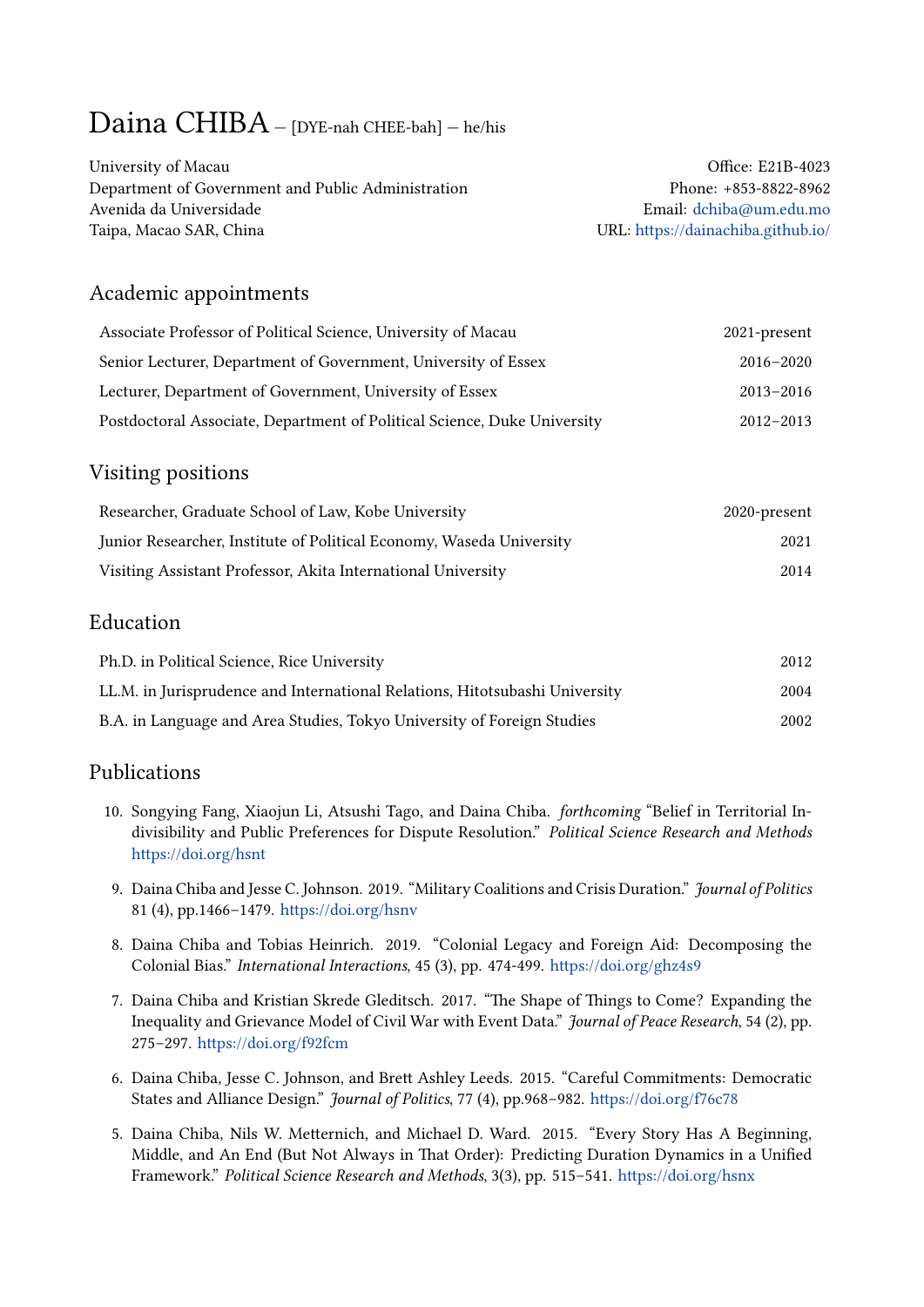- 4. Daina Chiba, Lanny Martin, and Randolph Stevenson. 2015. "A Copula Approach to the Problem of Selection Bias in Models of Government Survival." *Political Analysis*, 23(1), pp. 42–58. https://doi.org/f63rmp
- 3. Daina Chiba, Carla Martinez Machain, and William Reed. 2014. "Major Powers and Militarized Conflict." *Journal of Conflict Resolution*, 58 (6), pp. 976–1002. https://doi.org/f6j3zg
- 2. [Daina Chiba and Song](https://doi.org/f63rmp)ying Fang. 2014. "Institutional Opposition, Regime Accountability, and International Conflict." *Journal of Politics*, 76 (3), pp. 798–813. https://doi.org/f58t9n
- 1. William Reed and Daina Chiba. 2010. "Decomposing the [Relationship Between](https://doi.org/f6j3zg) Contiguity and Militarized Conflict." *American Journal of Political Science*, 54 (1), pp. 61–73. https://doi.org/dfhzkp

#### Selected working papers

- 4. "Banking on a Woman: Banking Crises and the Selection and Survival of Wo[men Finance Ministers."](https://doi.org/dfhzkp) *Under review* (with Brenna Armstrong, Tiffany D. Barnes, and Diana Z. O'Brien)
- 3. "Make Two Democracies and Call Me in the Morning." (with Erik Gartzke)
- 2. "Much Ado about Something: Predicting Interstate Crises Onset and Resolution over Contentious Issues." (with Kristian Skrede Gleditsch)
- 1. "Peaceful Territorial Transfers and Third-Party Conflict: Evidence from a Natural Experiment." (with William Reed)

#### Teaching

**Courses taught** G(raduate), U(ndergraduate), G(raduate), G(raduate), G(raduate), G(raduate), G(raduate), G(raduate), G(raduate), G(raduate), G(raduate), G(raduate), G(raduate), G(raduate), G(raduate), G(raduate), G(raduat

Conflict and Cooperation in International Relations (= data science for IR) (U), University of Macau, 2022

Seminar on Political Science (= introductory quantitative methods) (G), University of Macau, 2022

International Security (U), University of Macau, 2022

Scientific Studies of War and Peace [in Japanese] (U/G), Kobe University, 2021

International Negotiation [in Japanese] (U/G), Kobe University, 2020–2021

Political Explanation (G), University of Essex, 2013–2019

Maximum Likelihood (G), Essex Summer School at Waseda, 2016–2019

International Negotiation (U/G), Kobe University, December 2018

Theories of International Relations (G), University of Essex, 2013–2015

Introduction to Data Analysis with Stata (G), Essex Summer School, 2015

International Negotiation (U/G), University of Essex, 2016–2018

Introduction to Statistics for Undergraduates (U), Essex Summer School, 2013, 2014

International Conflict (U), Akita International University, May 2014

International Violence and Conflict (U), Duke University, Spring 2013

Network Analysis and International Relations (U), Duke University, Spring 2013

International Conflict (U), Rice University, Fall 2011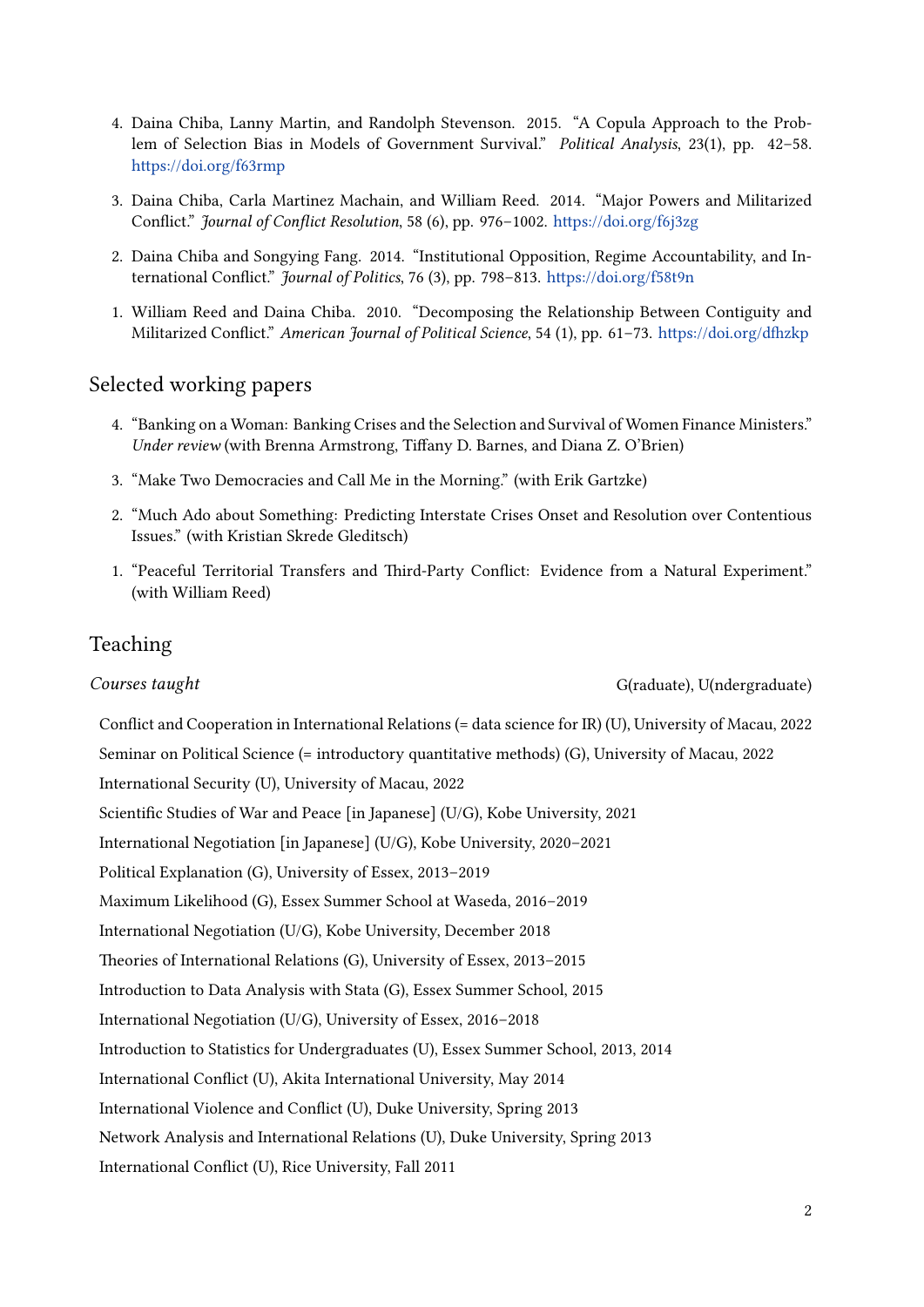#### *Teaching qualification*

*Fellow*, UK Higher Education Academy, 2019

#### Awards

*Celebrating Excellence Award* (Recognized for excellence in research), University of Essex, 2015

*Dina Zinnes Award* (Best Graduate Student Paper Presented in the SSIP section), International Studies Association, 2012

*William P. Hobby Award* (Best Paper Presented at a Conference), Rice University, 2011

### Skills and Languages

R, LATEX, Stata, Python

Japanese (native), Mandarin Chinese (elementary)

#### Research Grants

Start-up Research Grant (200,000 MOP), University of Macau, 2021-2024

- Research Grant (3,600,000 JPY), Grants-in-Aid for Scientific Research (C), Japan Society for the Promotion of Science, 2021-2023
- International and Interdisciplinary Research Collaboration on Foreign Policy: Phase II (1,000,000 JPY), Suntory Foundation, 2015
- International and Interdisciplinary Research Collaboration on Foreign Policy: Phase I (1,000,000 JPY), Suntory Foundation, 2014
- Research Grant (500,000 JPY), The Matsushita International Foundation, 2009

Research Grant (300,000 JPY), Foundation for the Fusion of Science & Technology, 2008

## Workshops and Invited Presentations

| Online - Asian Politics Online Seminar Series (APOSS)                                 | 2022 |
|---------------------------------------------------------------------------------------|------|
| Online – Pacific International Politics Conference Online Speaker Series (PIPCOSS)    | 2022 |
| Online - Japanese Society for Quantitative Political Science (JSQPS), Winter Meeting  | 2022 |
| Online - Political Science Workshop, Kobe University                                  | 2021 |
| Online – Online Peace Science Colloquium (OPSC)                                       | 2020 |
| Online – Asian Online Political Science Seminar Series (AOPSSS)                       | 2020 |
| Colchester - Workshop on Democratization and Conflict                                 | 2020 |
| Hong Kong – Department of Politics and Public Administration, University of Hong Kong | 2020 |
| Macao – Department of Government and Public Administration, University of Macau       | 2019 |
| Colchester – Waseda-Essex Scientific PoliSci/IR Collaboration and Exchange            | 2019 |
| Kobe - Faculty of Law, Kobe University                                                | 2018 |
| Tokyo – Waseda-Essex Scientific PoliSci/IR Collaboration and Exchange                 | 2018 |
| Haifa - UK-Israeli Quantitative Conflict Research Workshop, University of Haifa       | 2015 |
| Copenhagen – University of Copenhagen                                                 | 2015 |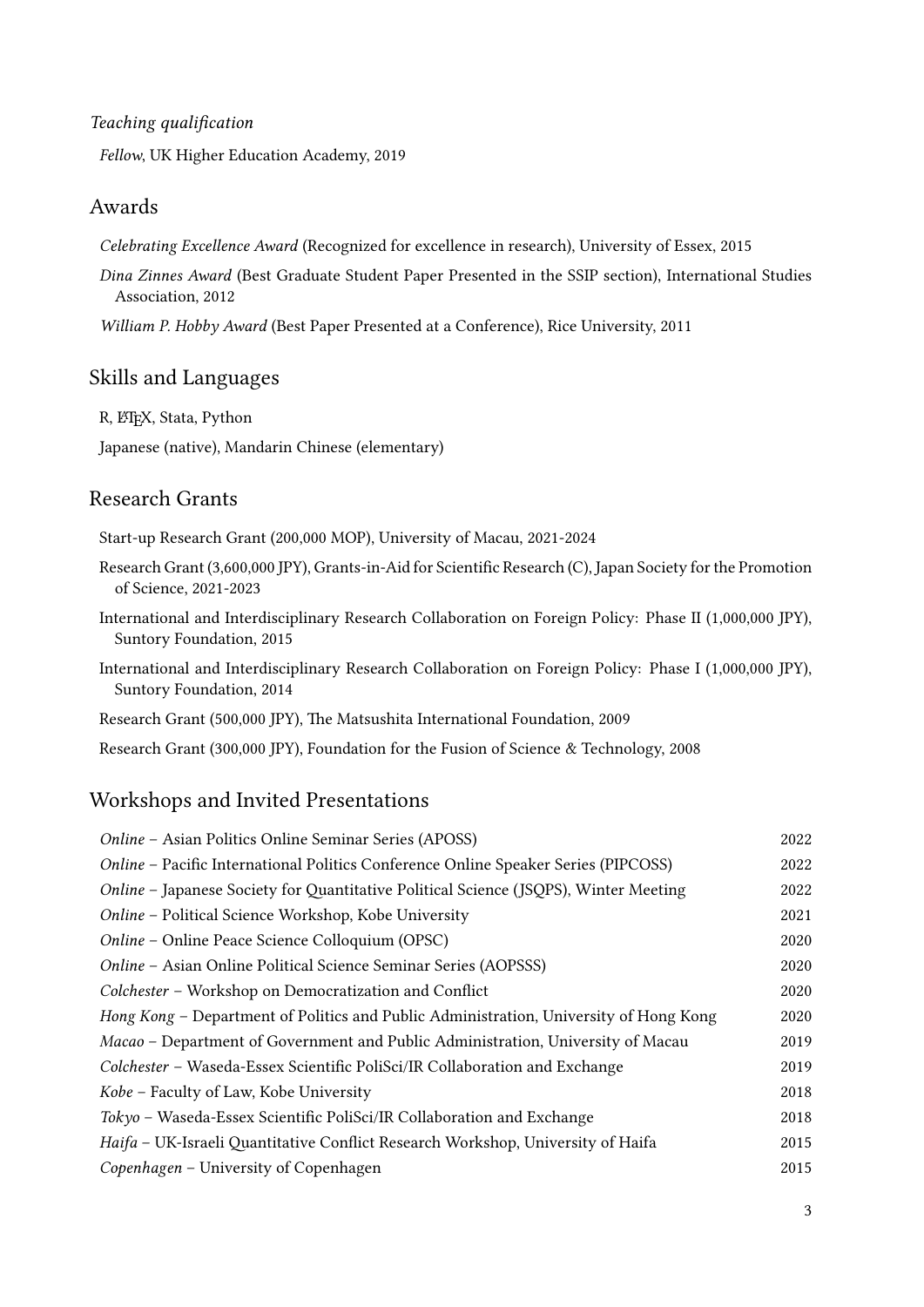| Glasgow - School of Government and Public Policy, University of Strathclyde          | 2015 |
|--------------------------------------------------------------------------------------|------|
| Washington, D.C. (video) – Political Instability Task Force (PITF) Winter Workshop   | 2015 |
| Lisbon - NATO Joint Analysis and Lessons Learned Centre                              | 2015 |
| Vienna – Department of International Relations, Webster University                   | 2014 |
| Washington, D.C. - Political Instability Task Force (PITF) Workshop                  | 2014 |
| Warwick - Interdisciplinary Perspectives on Peace Operations and Conflict Resolution | 2014 |
| <b>Brussels - KUBEC Meeting</b>                                                      | 2014 |
| Istanbul - ENCoRe Spring Meeting                                                     | 2014 |
| Colchester - ENCoRe Autumn Meeting                                                   | 2013 |
| Colchester - Department of Government, University of Essex                           | 2012 |
| London (video) - Department of Political Science, University College London          | 2012 |
| Oxford, MS – Department of Political Science, University of Mississippi              | 2012 |
| Columbia, MO - Department of Political Science, University of Missouri               | 2011 |
| Oxford, MS - Department of Political Science, University of Mississippi              | 2011 |
| College Park, MD - Department of Government and Politics, University of Maryland     | 2010 |

# Conference Presentations

| <b>International Studies Association</b>  | 2010-2012, 2017, 2019 |
|-------------------------------------------|-----------------------|
| European Political Science Association    | 2014, 2015, 2017      |
| European Consortium of Political Research | 2014                  |
| Asian Political Methodology Conference    | 2014, 2015            |
| American Political Science Association    | 2008, 2011-2013, 2015 |
| <b>Conflict Research Society</b>          | 2013, 2015            |
| Midwest Political Science Association     | $2008 - 2011$         |
| Peace Science Society (International)     | $2009 - 2011$         |
| <b>Political Methodology Conference</b>   | 2008, 2009            |
| Southern Political Science Association    | 2008, 2009            |

# Professional Service

#### *Manuscript Reviewer*

*American Journal of Political Science*, *American Political Science Review*, *British Journal of Political Science*, *Conflict Management and Peace Science*, *European Journal of International Relations*, *European Journal of International Security*, *Foreign Policy Analysis*, *International Interactions*, *International Relations of the Asia-Pacific*, *International Spectator*, *International Studies Quarterly*, *International Studies Review*, *Journal of Conflict Resolution*, *Journal of Global Security Studies*, *Journal of Peace Research*, *Journal of Politics*, *Peace Economics, Peace Science and Public Policy*, *Political Analysis*, *Political Research Quarterly*, *Political Science Research and Methods*, *Research and Politics*

#### *Panel Chair and Discussant*

Panel Chair and Discussant, Midwest Political Science Association (online), April 2021

Discussant, Pacific International Politics Conference Speaker Series (online), March 2021

Discussant, Asian Online Political Science Seminar Series (online), March 2021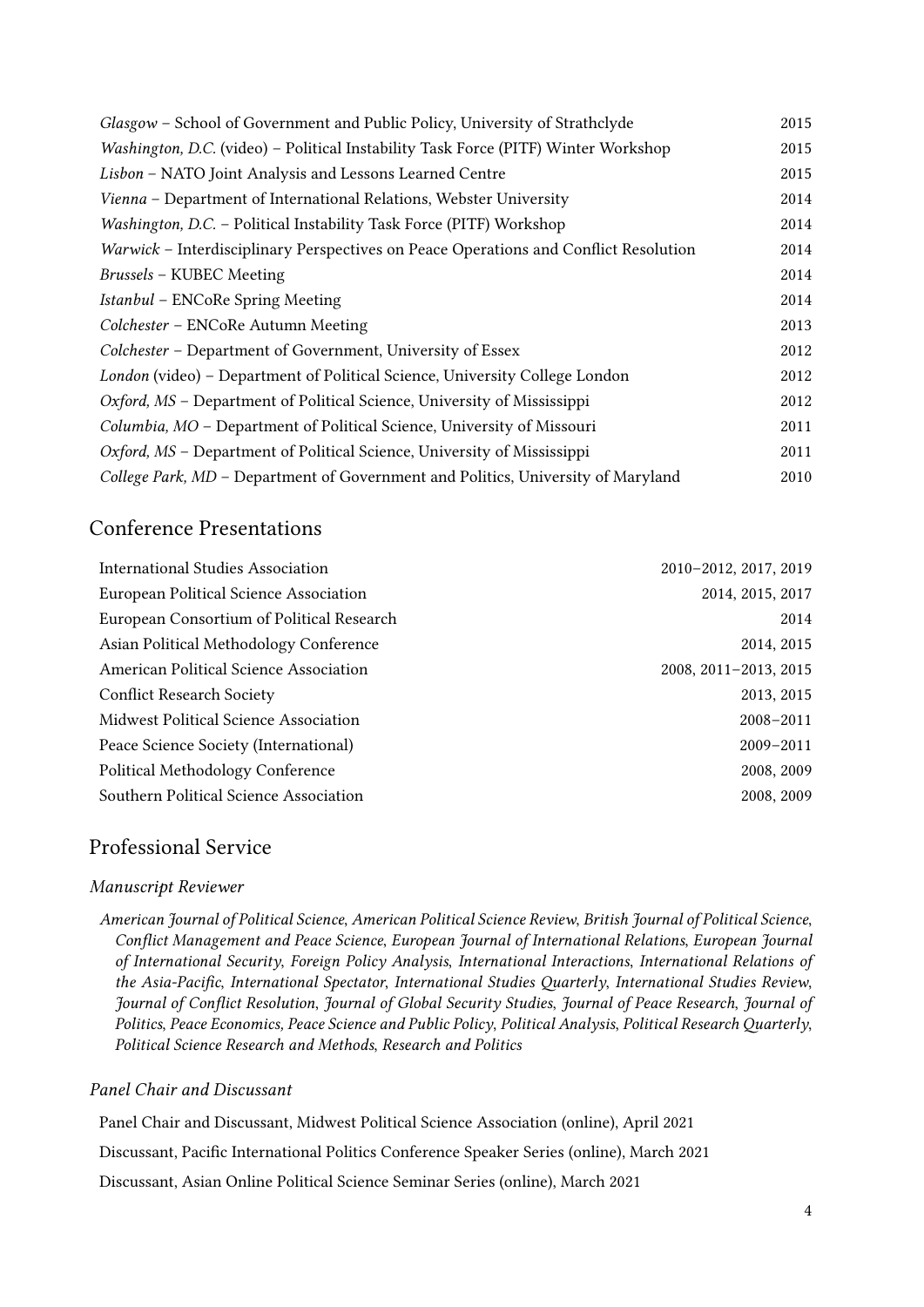Discussant, International Studies Association, March 2019

Panel Chair and Discussant, European Political Science Association, June 2017

Discussant, Online Peace Science Colloquium, March 2016

Discussant, Asian Political Methodology Conference, January 2015

Discussant, European Political Science Association, June 2014

Panel Chair and Discussant, Midwest Political Science Association, April 2011

#### *For Academic Organizations*

International Studies Association, Treasurer for SSIP (Scientific Study of International Processes) section, 2017–2019

American Political Science Association, Member of the selection committee, the Best Paper Award for the Conflict Processes section, 2017

European Consortium for Political Research, Section Co-chair (Analytical Politics), 2014

#### *For University of Macau*

Faculty member of an *ad hoc* committee for the progression of salary scale, May 2022

Panel chair for Ph.D Qualifying Exam Panel (Ms. Qin Liu), April 2022

Faculty participant for Coffee Break with FSS Professors, April 2022

Panel member for Panel Discussion on Russo-Ukrainian Relations, hosted by Youth Association of International Affairs and the Department of Government and Public Administration, March 2022

Selection panel member for MSS-IRP admission, March 2022

Guest lecture (titled "Data Science and the Study of International Relations") at Youth Association of International Affairs and the Department of Government and Public Administration, November 2021

Selection panel member for the PRA interviews, November 2021

#### *For University of Essex*

Director of Finance, 2018–2019

Information Champion, 2017–2019

Webmaster, 2013–2019

Search Committee Member, 2015, 2018

Co-convenor of the Departmental Seminar Series, 2014–2015, 2017-2018

PhD Dissertation Internal Examiner, 2014, 2017, 2018, 2019

University Representative, SI-UK Educational Council Academic Panel, 2014

#### *Ph.D. Committees*

Dr Baris Ari, 2014–2018 (co-supervisor), University of East Anglia

Dr Patrick Leslie, 2014–2018 (co-supervisor), Australian National University

Dr Wakako Maekawa, 2015–2018, Nagoya University of Commerce & Business

Dr Emily Helms, 2015–2019